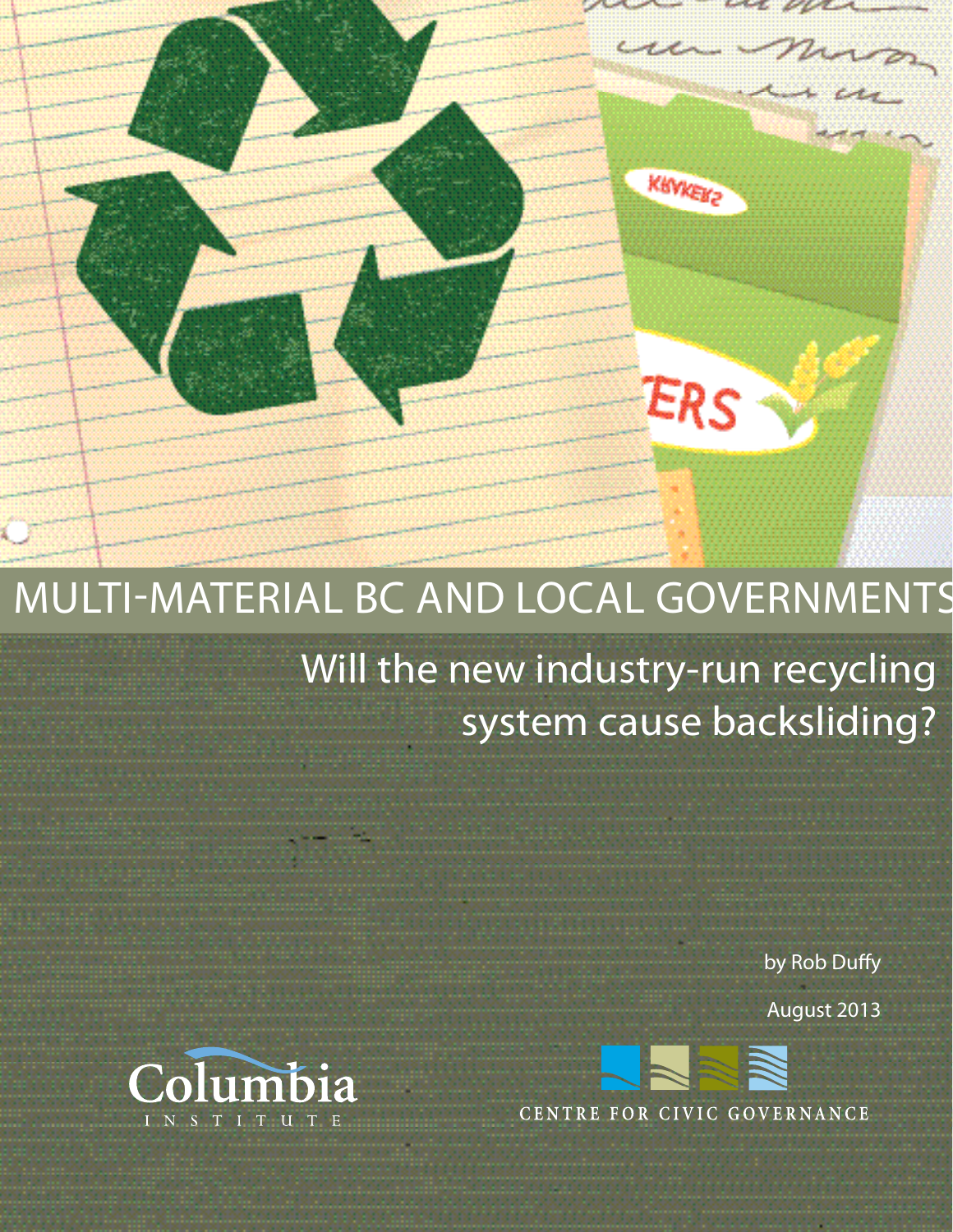# Introduction

B.C. LOCAL GOVERNMENTS have a long and largely successful track record of running programs that get products like paper, glass and cans out of the garbage stream and into recycling. Reliable, easy to use curbside 'blue box' collection by municipalities has been central to the success of recycling programs in many parts of the province.

In 2011, the province amended the regulations governing recycling and began a process of shifting responsibility and jurisdiction over packaging and printed paper (PPP) recycling to industry. To meet the requirements of the Regulation, the key industry players formed a not-forprofit agency, Multi-Material British Columbia, (MMBC) to develop and implement a residential stewardship plan. Local governments and others are voicing concerns about how this new system is being implemented and raising questions about whether it is capable of meeting the stated goals of the BC Recycling Regulation.<sup>1</sup> An August 2013 letter from the Mayor and Council of Port Moody summarized many of these concerns, writing that "we do not feel the program, as presented, is helpful in increasing diversion and lowering waste generation, nor do we feel that it is respectful of the taxpayer who will continue to subsidize the packaging material life cycle."2

Moving toward 'zero waste' is crucial to meeting greenhouse gas reduction targets, conserving resources and reducing environmental impacts associated with landfills and incineration.

<sup>1</sup> For examples, see Capital Regional District, Report to Environmental Services Committee meeting of Wednesday, July 24, 2013 (ERM 13-29); Mike Clay, Mayor of the City of Port Moody, Letter to the Board Chair and Waste Committee Chair of the Greater Vancouver Regional District (GVRD), July 3, 2013; Vincent Lalonde, Letter from Vincent Lalonde, Chair of the Metro Vancouver Regional Engineers Advisory Committee (REAC), to Mr. David Lawes, Director of the Environmental Standards Branch, Ministry of Environment , July 20, 2013; CoastFM (Nanaimo), "Recycling depot operators concerned about proposed MMBC contract," 2013: http:// www.917coastfm.com/coast\_news/news/v/Local/227063/Recycling-depot-operators-concerned-aboutproposed-MMBC-contract ; Central Kootenay Regional District, "Recycling in the RDCK, changes on the horizon," Media Release, July 19, 2013; "RDCK concerned about proposed recycling changes," The Nelson Star, July 19, 2013: http://www.nelsonstar.com/news/216193451.html ; Jeff Ainge, Zero Waste Coordinator, City of Nanaimo, "Packaging and Printed Paper - Curbside Collection Financial Incentive Report," July 17, 2013; Village of Tahsis, Regular Council Minutes, July 18, 2013; Richard Stewart, Mayor of Coquitlam, BC, Letter to Minister Mary Polak, BC Minister of Environment, re: RE: Multi-Material BC Packaging and Printed Paper Stewardship Plan, August 1, 2013. An overview of MMBC offers can be found at http://multimaterialbc.ca/service-providers

<sup>2</sup> Mike Clay, Mayor of the City of Port Moody, Letter to the Board Chair and Waste Committee Chair of the Greater Vancouver Regional District (GVRD), July 3, 2013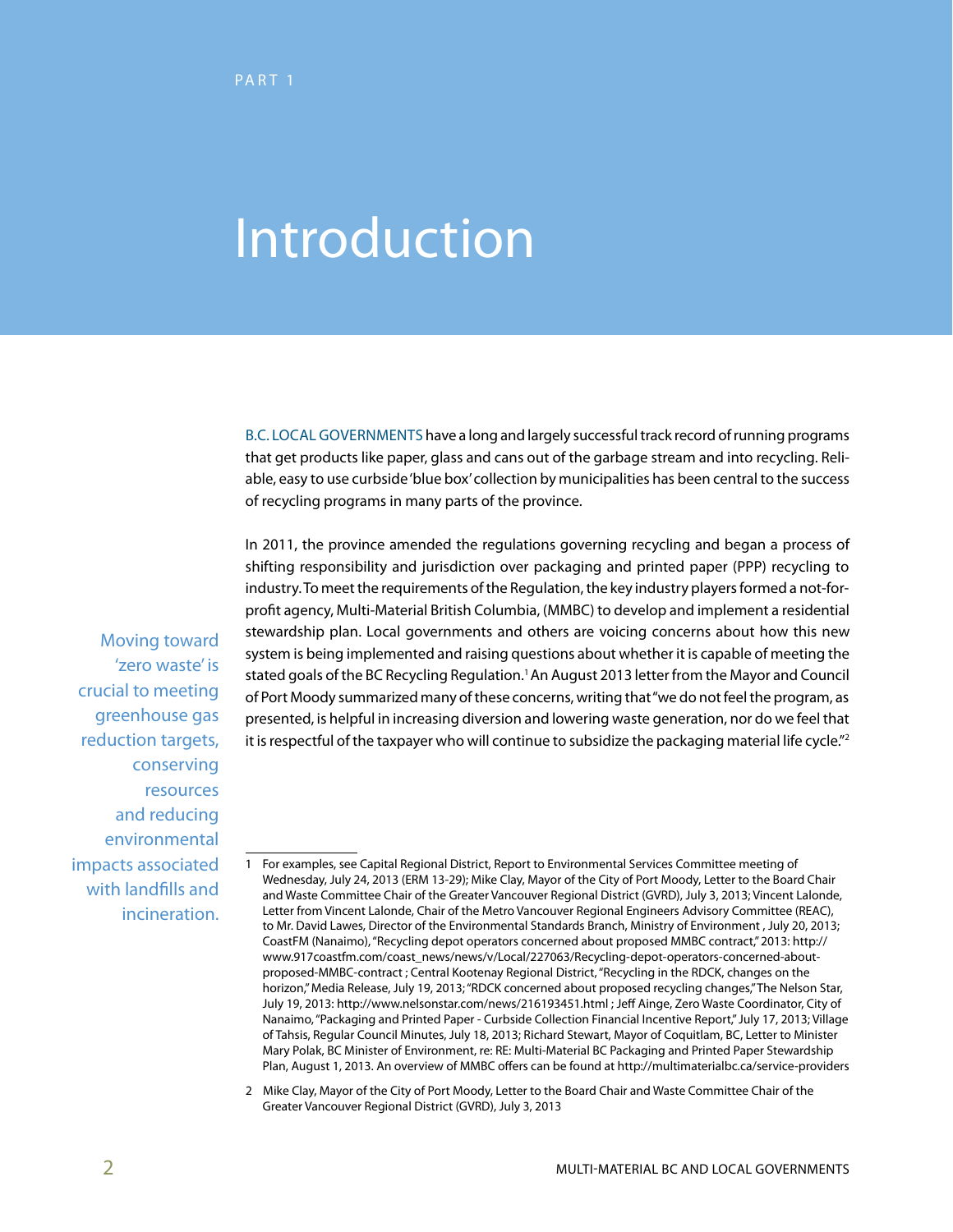# Background

## > Local Government Recycling Programs in B.C. .

In most large BC communities, local governments have been responsible for the creation of the residential recycling collection programs. This usually involves a curbside collection service in dense areas and a depot collection system in rural areas. .

Local governments have a strong track record in implementing and managing these programs. Several municipalities in BC instituted the blue box curbside collection programs in the early 1990's. The success of these programs is based on a 20-30 year public investment and education on the part of local governments.

In the Lower Mainland, for example, Metro Vancouver established a goal of reducing per-capita solid waste disposal by 50% by the year 2000. That goal was met and then exceeded. The current overall waste diversion rate is 55% (i.e. 2 million tonnes) and Metro Vancouver has set a new goal of 70% diversion by 2015. Blue box residential curbside recycling programs have been central to Lower Mainland municipalities meeting their waste reduction goals.

## > Extended Producer Responsibility and the shift to an industry-run recycling system in B.C.

Canadian local and provincial governments are increasingly looking towards 'zero waste' strategies that reduce and ultimately eliminate the flow of recyclable and reusable materials into municipal landfills and incinerators. Moving towards 'zero waste' is crucial to meeting greenhouse gas reduction targets, conserving resources and reducing environmental impacts associated with landfills and incineration.

An important component of the move towards zero waste is 'extended producer responsibility' (EPR). Under this approach, the producers are meant to assume responsibility for the whole life cycles of their products, all the way from production to 'end of life' collection, dismantling, recycling and material recovery. As a policy approach, EPR is meant to provide incentives for product design and production that emphasizes easier recycling, dismantling and repair, as well as reduced packaging.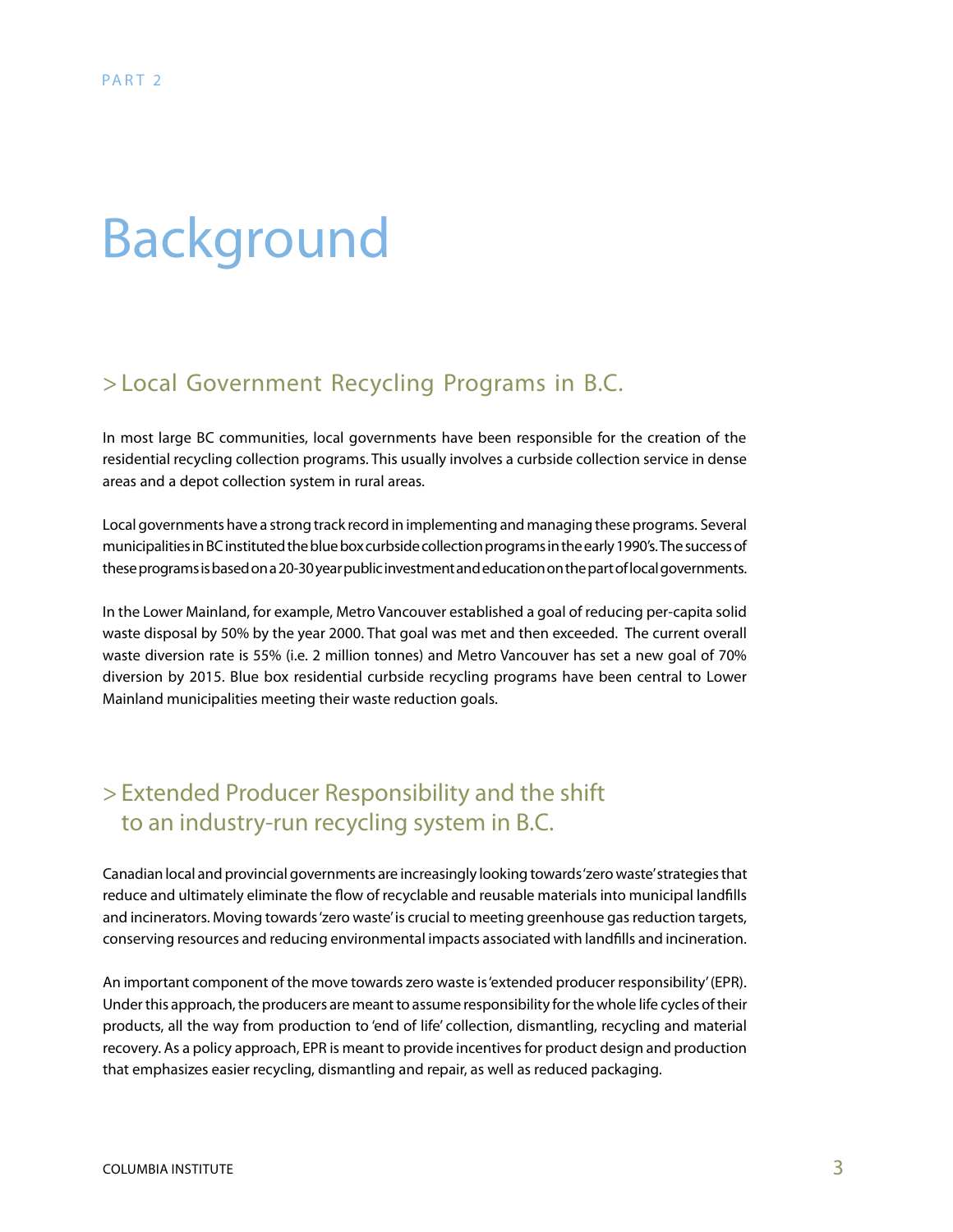Most EPR programs to date have been for items not part of traditional curbside recycling (for example paint cans, electronics, beverage containers, etc) and instead use drop off depots as collection points. However, the B.C. provincial government is in the process of trying to launch an EPR program that targets a significant portion of what the public currently puts into their blue box, including packaging and printed-paper.



Metro Vancouver established a goal of reducing per-capita solid waste disposal by 50% by the year 2000. That goal was met and then exceeded. The current overall waste diversion rate is 55% (i.e. 2 million tonnes) and Metro Vancouver has set a new goal of 70% diversion by 2015.

In May 2011, the B.C. Government amended the Recycling Regulation (the Regulation) to include packaging and printed paper (PPP) generated by the residential sector. This amendment shifts financial and administrative responsibility for managing PPP from local governments to the producers of packaging and printed paper.

To meet the requirements of the Regulation, the key industry players formed a not-for-profit agency, Multi-Material British Columbia, (MMBC) to develop and implement a residential stewardship plan for PPP by May 2014. This transfer of responsibility is intended to improve the recovery of PPP in BC as well as incent producers of PPP to incorporate environmental considerations into the design of their products. The ultimate goal is to generate less packaging and to have packaging that is more easily re-used and recycled.

In response to these changes, the UBCM established a Packaging and Printed Paper Working Group to act as a forum for discussing local government issues with producers, identify relevant issues that may require negotiating with industry and propose recommendations for resolving potential issues. The UBCM working group released a policy paper in August 2012 which recommended, among other things, that local governments be given right of first refusal for providing PPP collection services. This request was respected by MMBC in the creation of the stewardship plan.

In April 2013 the Province approved the MMBC stewardship plan. Under the plan, MMBC splits the delivery of the stewardship program into two elements: PPP collection services (from residential and multi-family households and depots) and PPP processing services.

MMBC has offered local governments that were providing residential PPP curbside collection services in November 2012 a financial incentive to continue providing PPP curbside collection after May 2014. Local governments who do not currently offer curbside are also being offered the incentive, e.g. Smithers and Terrace.

In addition, MMBC has offered a collection incentive to local governments and qualified private companies and not-for-profit organizations to provide collection of PPP from multi-family buildings and to operate depots for accepting PPP from residents. There are separate incentives for curbside and depot collection as well as top-up allowances for education and administration. The annual payment amounts are fixed for three years.

Post-collection activities, including transportation, processing and marketing of recyclable materials, will be contracted by MMBC through a competitive Request-For-Proposals process.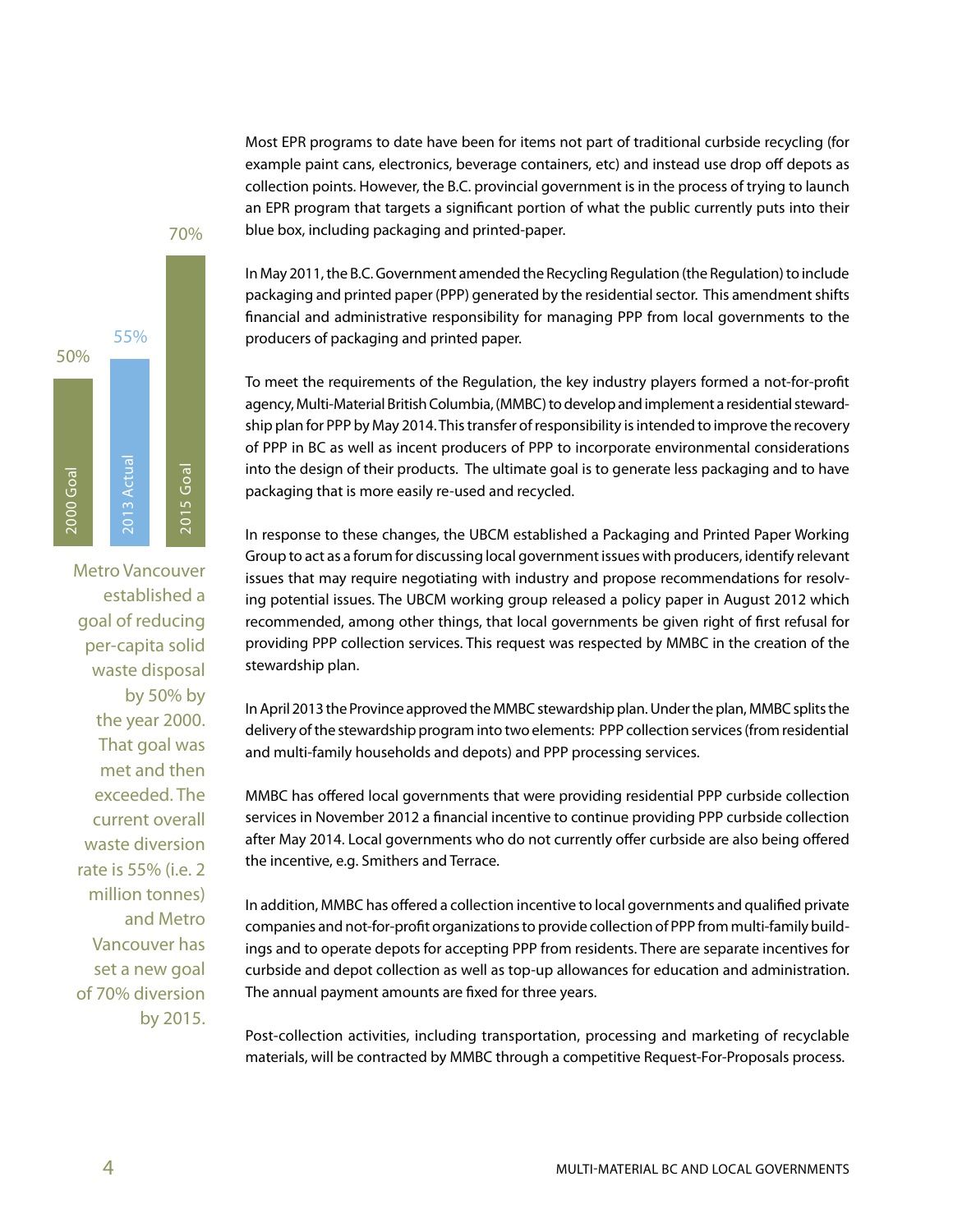# Concerns over the new recycling system and its implementation

Despite their lengthy experience running recycling programs, local governments have had only limited input in the process of making B.C.'s new recycling regulations. While B.C. local governments agree in principle that producers should assume more of the costs associated with waste management and recycling, they are not convinced that system being put forward by MMBC can do this fairly and effectively. In particular, local governments and other observers are raising concerns about the low financial incentives, problematic MMBC contract clauses and the limited, unilateral 'negotiation' process with MMBC.<sup>3</sup> As one BC Mayor wrote in a letter to the BC Environment Minister, "the approach being taken by MMBC appears to favour MMBC's interests only, and conflicts with existing local government processes and policies." 4 2

## >One sided process, limited options

## Curbside recycling for single-family households

MMBC's options for integrating existing local government paper and packaging collection services are non-negotiable and amount to essentially "a take-it-or-leave-it offer" that municipalities are required to individually commit to or reject by September 16, 2013. Many municipalities are concerned by the lack of consultation, the terms of the offers and the limited time frame in which to make a decision on a matter of such importance.<sup>5</sup>

There are three core options offered by MMBC. Option one is municipalities contracting their in-house collection services to MMBC, which unilaterally sets "market clearing prices" for materials and/or contract terms and conditions. MMBC 'financial incentives' under this option may not be sufficient to

<sup>3</sup> Richard Stewart, Mayor of Coquitlam, BC, Letter to Minister Mary Polak, BC Minister of Environment, re: RE: Multi-Material BC Packaging and Printed Paper Stewardship Plan, August 1, 2013; Capital Regional District, Report to Environmental Services Committee meeting of Wednesday, July 24, 2013 (ERM 13-29); Mike Clay, Mayor of the City of Port Moody, Letter to the Board Chair and Waste Committee Chair of the Greater Vancouver Regional District (GVRD), July 3, 2013

<sup>4</sup> Richard Stewart, Mayor of Coquitlam, BC, Letter to Minister Mary Polak, BC Minister of Environment, re: RE: Multi-Material BC Packaging and Printed Paper Stewardship Plan, August 1, 2013

<sup>5</sup> Ibid.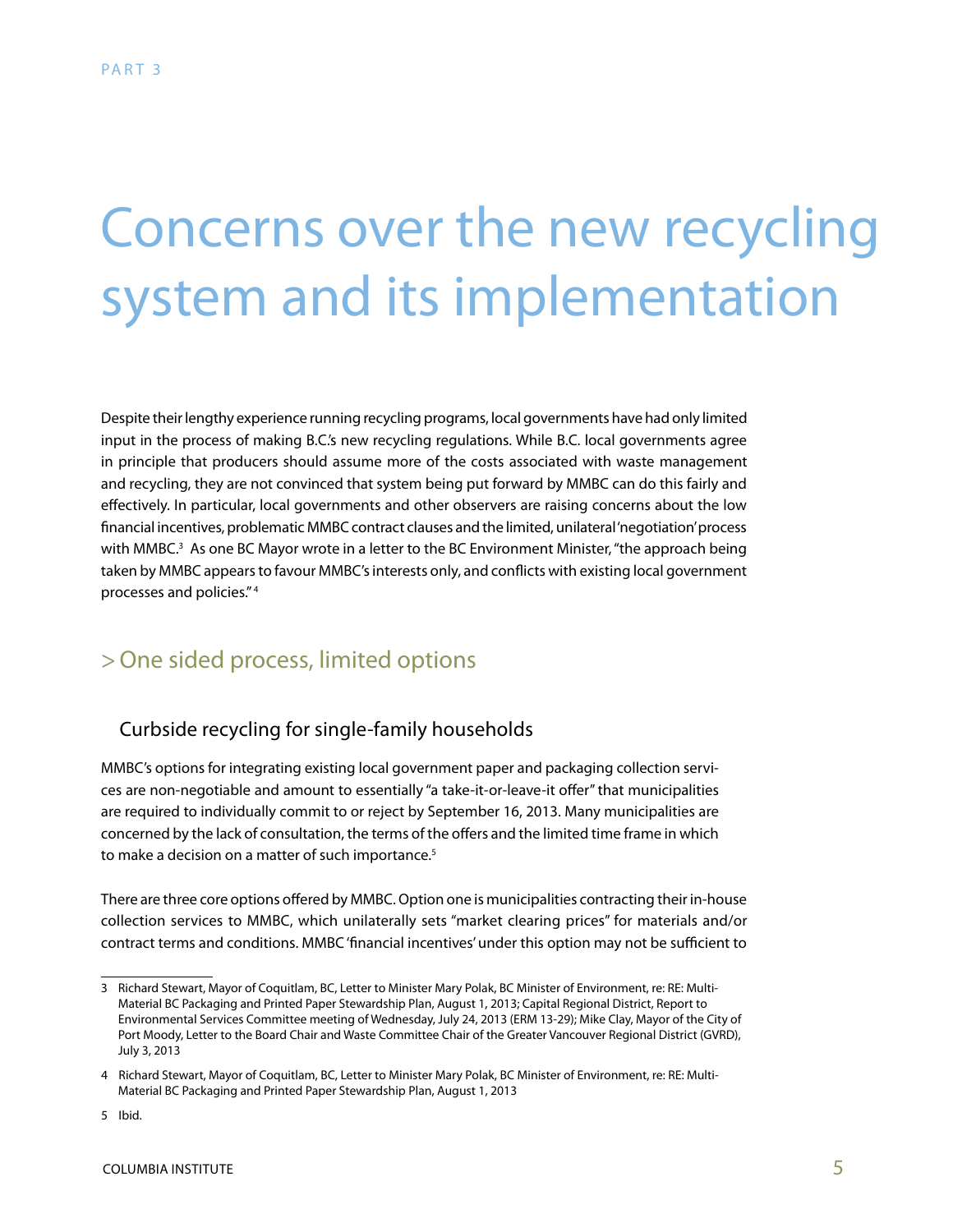cover the actual cost of running recycling programs and do not allow local governments to charge fees. This would likely lead either to service reductions or municipalities running programs at a loss.

Option two involves a municipality withdrawing from PPP collections and transitioning control and responsibility for recycling over to MMBC (and potentially taking a loss on capital and program development investments in the existing municipal system).

The third option is essentially the status quo; municipalities continue their programs without MMBC involvement. However, the third option puts local governments in the politically challenging position of appearing to 'refuse' cash incentives (even if these 'incentives' are in reality not sufficient to maintain effective recycling programs). Given the apparent inadequacy of MMBC pricing and the loss of municipal revenue from resale of recyclable materials, the third option could make sense for some municipal programs over the longer term. However it could be politically difficult to be seen 'refusing cash' from MMBC, given the challenging fiscal environment faced by BC local governments.

#### Multi-family building recycling

Under the new system, MMBC essentially has complete control over how multi-family residential recycling is administered. It is not required to provide municipalities a 'right of first refusal', as with curbside recycling. This may mean that the MMBC program will take over all multi-building collection, even if a municipality is currently providing that pick up.

A local government can accept or decline the multi-family building incentive. If it accepts, MMBC "will assess application against collector standards" that are self-determined by MMBC. Unfortunately, this offers no guarantee that successful municipal programs will continue.

#### Recycling Depots

Local governments that want to provide depot collection can also accept or decline the financial incentive being offered. If a municipality accepts, MMBC will then work with a collector to provide the depot service. In a similar fashion to multi-family collection, MMBC will "assess application against collector standards."

MMBC's financial incentives for depots are offered to local governments, non-profit groups and private operators. However, some staff and current depot operators are concerned as MMBC's financial incentives for depots are far below cost recovery, and MMBC will not allow local governments to charge for collecting PPP materials.<sup>6</sup>

It is unclear what MMBC will do if no municipalities accept these depot incentives. In their stewardship plan, which was approved by the Ministry, MMBC committed to provide service levels according to the Stewardship Agencies of BC (SABC) depot service standards. SABC is not expected to publish the standards until September 2013 - likely after or close to the deadline for a muncipal response to MMBC offers - resulting in lack of clarity and uncertainty about the level of PPP collection services in areas with depots.

<sup>6</sup> "Recycling depot operators concerned about proposed MMBC contract," CoastFM (Nanaimo), 2013: http:// www.917coastfm.com/coast\_news/news/v/Local/227063/Recycling-depot-operators-concerned-about-proposed-MMBC-contract; Village of Tahsis, Regular Council Minutes, July 18, 2013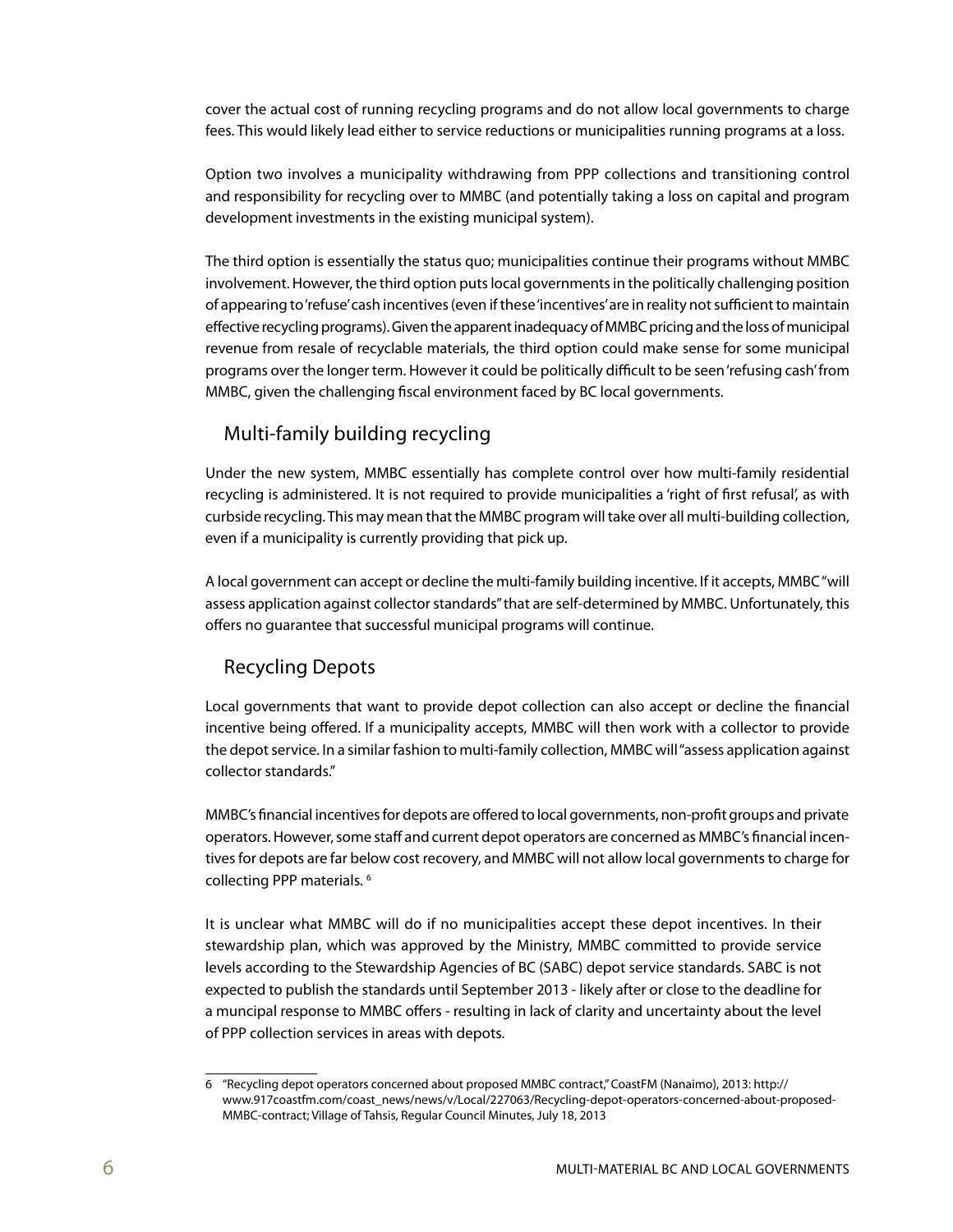Both private and non-profit depot operators across BC have expressed concern about the low financial incentives and uncertainties to Ministry staff and MMBC, and some smaller and rural communities are concerned that MMBC depot requirements will amount to a form of cost downloading onto local governments. $7$ 

It is also worth noting that some non-profit depots and recycling processors perform important social service and economic development functions by providing employment for people with developmental disabilities and other employment barriers. This factor is given little weight in the introduction of the new regulations, and there is no guarantee that these important social capital programs will continue under MMBC governance.

## > Inadequate financial incentives don't cover program costs

Many local governments are concerned that the non-negotiable financial terms offered by MMBC are not sufficient to address the real costs of delivering effective collection services. Having a process whereby MMBC sets the 'market clearing prices' being offered to local governments for materials may even place the agency in a conflict of interest. MMBC's incentives are based on self-determination of 'market clearing prices,' which may not match the actual costs incurred by collection services. It should be noted that MMBC has a structural imperative to pay as little as possible for material, both to keep costs down for industry and also to maximize revenue on resale of material collected through the program. When prices don't match actual program, local governments could be left to pick up the tab for the remainder. In effect, local governments could end up subsidizing materials collection for MMBC.

Concerns about pricing and incentives are wide ranging. According to the Metro Vancouver Regional Engineers Advisory Committee, "MMBC's overall contract and pricing methodology are so problematic that a clause-by-clause negotiation would not be the best way to reach agreement, and could potentially be long, expensive, and adversarial."<sup>8</sup> Staff at the Capital Regional District similarly note that the way MMBC calculates households does not address the full costs of collection programs, and that the MMBC definition for single-family dwellings excludes secondary suites, which reduces the MMBC's incentive payments to the regional district.<sup>9</sup>

Several communities have also indicated that MMBC 'top-up allowances' for education and administration are below the current local government costs, and that MMBC reporting requirements will in fact generate new administrative expenses.<sup>10</sup>

Echoing these concerns, the Mayor of Port Moody authored correspondence stating that the MMBC offer would not cover the costs of continuing that city's highly successful recycling program, which MMBC's options for integrating existing local government paper and packaging collection services are non-negotiable and amount to essentially a "takeit-or-leave-it" offer that municipalities are required to individually commit to or reject.

<sup>7</sup> Village of Tahsis, Regular Council Minutes, July 18, 2013; "RDCK concerned about proposed recycling changes," The Nelson Star, July 19, 2013

<sup>8</sup> Vincent Lalonde, Letter from Vincent Lalonde, Chair of the Metro Vancouver Regional Engineers Advisory Committee (REAC), to Mr. David Lawes, Director of the Environmental Standards Branch, Ministry of Environment , July 20, 2013

<sup>9</sup> Capital Regional District, Report to Environmental Services Committee meeting of Wednesday, July 24, 2013 (ERM 13-29)

<sup>10</sup> See for example Capital Regional District, Report to Environmental Services Committee meeting of Wednesday, July 24, 2013 (ERM 13-29)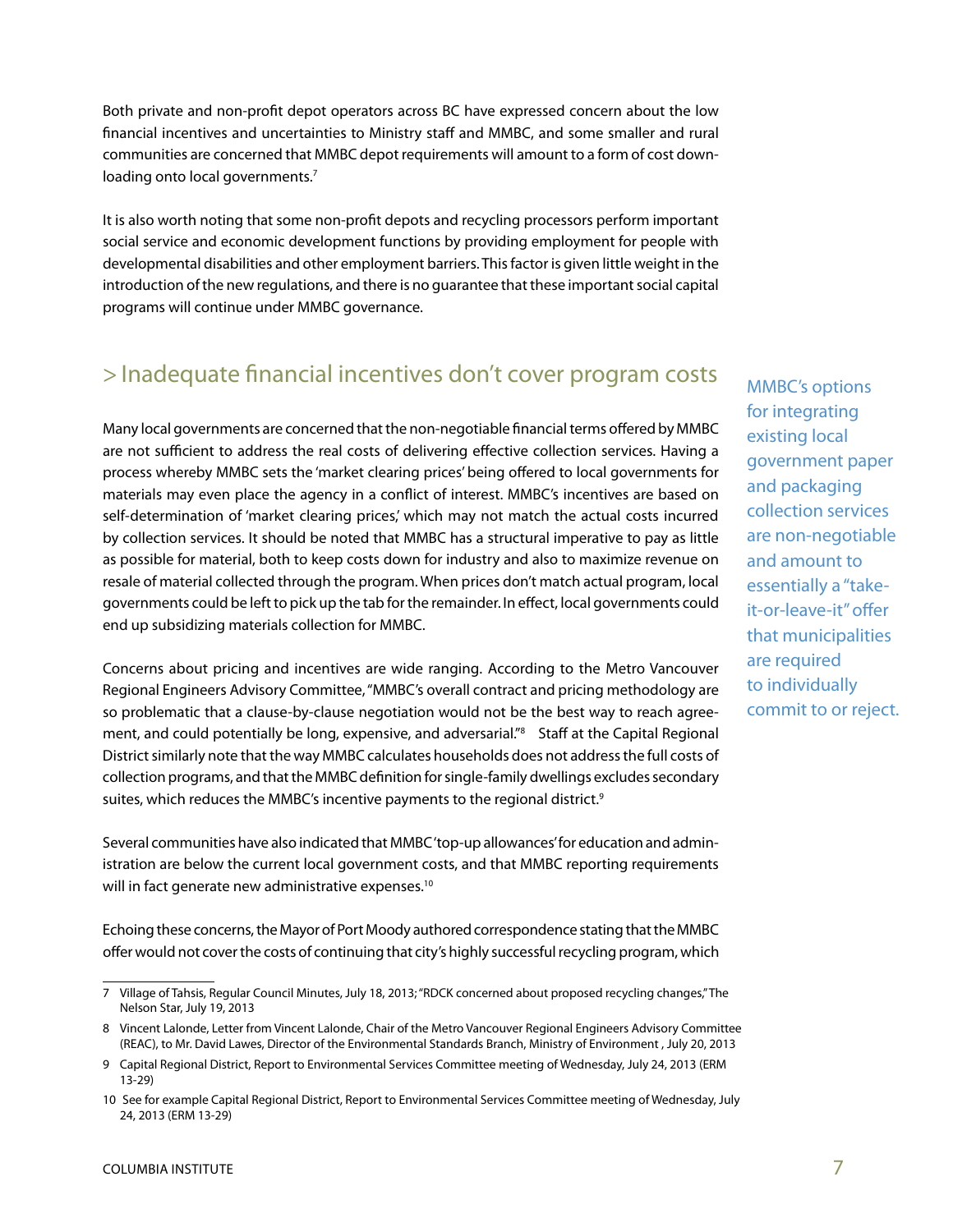led the province by raising local recycling rates from 40% in 2006 to 75% in 2011. According to the Mayor, "…it appears that MMBC has offered a financial incentive of between 50 and 60% of what they themselves have identified as the 'average program costs." $11$ 

In addition, municipalities have identified financial concerns regarding one-sided termination allowances and lack of inflationary cost accommodation.

The extent of response about MMBC's offers indicate not only concerns about integrating local government programs into the new system, but raise concerns about whether MMBC is willing to allocate enough funding for contractors– public or private – to provide effective services.

MMBC is governed by a board of directors drawn from large private sector corporations, whose interests and priorities do not necessarily coincide with the desire of local governments and citizens for effective, convenient recycling programs.<sup>12</sup> Without greater public oversight and ongoing consultation, the core imperative for an industry run organization like MMBC is likely to be cutting costs, rather than cutting the amount of waste products going to landfills or maximizing recycling. Many B.C. municipalities are concerned that could lead to backsliding in recycling programs, undermining years of public investment and progress in waste reduction. Local governments are concerned that they have invested significant resources into their waste and recycling programs and that their citizens rely on high standards.

## >Other Contract Concerns

#### Unilateral right to terminate or amend contracts

MMBC's Master Services Agreement and Statements of Work listed online, give MMBC sweeping rights to terminate or amend their contracts. A clause such as this is very difficult for local governments to support. Communities already receiving curbside collection service have come to depend on reliable services and these clauses undermine that stability and certainty.

## Contamination Penalties

Onerous financial penalties for contamination are one of the biggest financial risks for local governments in the MMBC offers. In the context of recycling, contamination occurs when unacceptable material is placed in a recycling container or bin. MMBC requires that the contamination rate must not be over 3%, or contractors can face penalties of up to \$5,000 per load. Several communities have expressed concern about this point, saying that established programs regularly go over a 3% contamination rate, and that 3% may not be a realistic objective. The threat of high penalties clawing back already inadequate MMBC financial incentives has been a significant concern for some local governments.<sup>13</sup> This is one of the primary reasons the City of Prince George rejected MMBC's offer, with city staff estimating that the costs of contamination penalties could amount to \$2 million and potentially exceed the amount provided by MMBC as a financial incentive for a recycling program.14

<sup>11</sup> Supra note 3,Letter to the Board Chair and Waste Committee Chair of the Greater Vancouver Regional District (GVRD)

<sup>12</sup> The initial three member MMBC board is comprised of the Vice President of Unilever Canada, a Vice President from Loblaw Companies, Ltd and an internal MMBC managing director.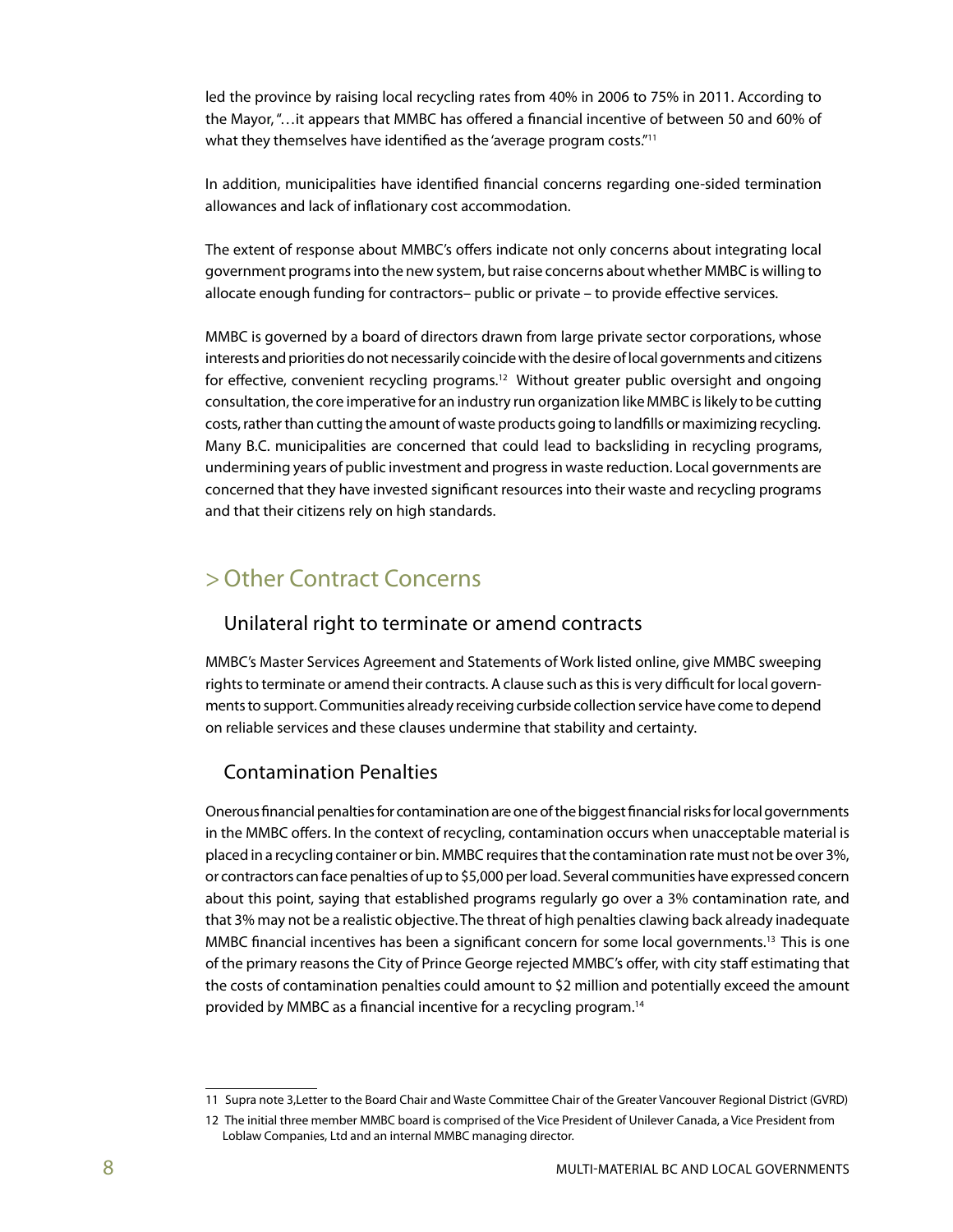## Undermining effective blue box programs?

The structure and funding model of the new recycling system also raises concerns about the continued viability of blue box programs. PPP is currently collected by local governments across B.C. at the expense of local governments, who own the materials after pick up. Local governments sell these materials to subsidize recycling collection and education. The revenue from more valuable, readily recyclable materials is important to the financial viability of blue box programs, which also often collect materials with less resale potential and provide revenue for recycling education, an important component of effective recycling programs.

Under the new system, MMBC will have control over collection, and also full ownership of valuable resources (like newsprint) that are currently managed by municipalities. Producers will not only be financially responsible for the costs of managing these products, but will also be physically responsible for the operational infrastructure related to collection of them. There are concerns that without effective regulation and oversight, MMBC's focus on minimizing recycling collection and processing costs for industry will result in less effective recycling services for the public.

For example, MMBC is requesting that glass be separated from paper and packaging in curbside programs. MMBC is allowing for a transition period of up to 18 months for glass, but this will be a major change for recycling pick up in many cities. Local governments that currently collect glass at curbside have major concerns with the exclusion of glass, including:<sup>15</sup>

1. That glass will continue to be put in the blue box and drive up contamination rates

2. That glass will move from the blue box to the garbage bin, where it will be landfilled and result in financial and penalties for local governments in jurisdictions with materials bans at their landfills

3. That it will result in the back-slipping of programs that have successfully diverted recyclable materials.

## > Problems meeting Recycling Regulation goals

#### Targets Unclear

Local governments have identified concerns over the 75% recovery rate identified within the Regulation. MMBC must implement their program by May 2014 and must reach a 75% recovery rate of PPP within a reasonable time frame. However, the meaning of the recovery rate goal of 75% is unclear. Neither the Regulations nor MMBC's Stewardship plan explain if the 75% is to be applied to the aggregate of all materials or is required for all individual types of materials. Further,

<sup>14</sup> Charelle Evelyn, "City turns down recycling offer," Prince George Citizen, August 27, 2013: http:// www.princegeorgecitizen.com/article/20130827/PRINCEGEORGE0101/308279993/0/princegeorge/ city-turns-down-recycling-offer

<sup>15</sup> See for example City of Abbotsford, "Provincial Packaging and Printed Paper Recycling Program," Council Report No. ENG 41-2013 https://abbotsford.civicweb.net/Documents/DocumentDisplay.aspx?ID=34936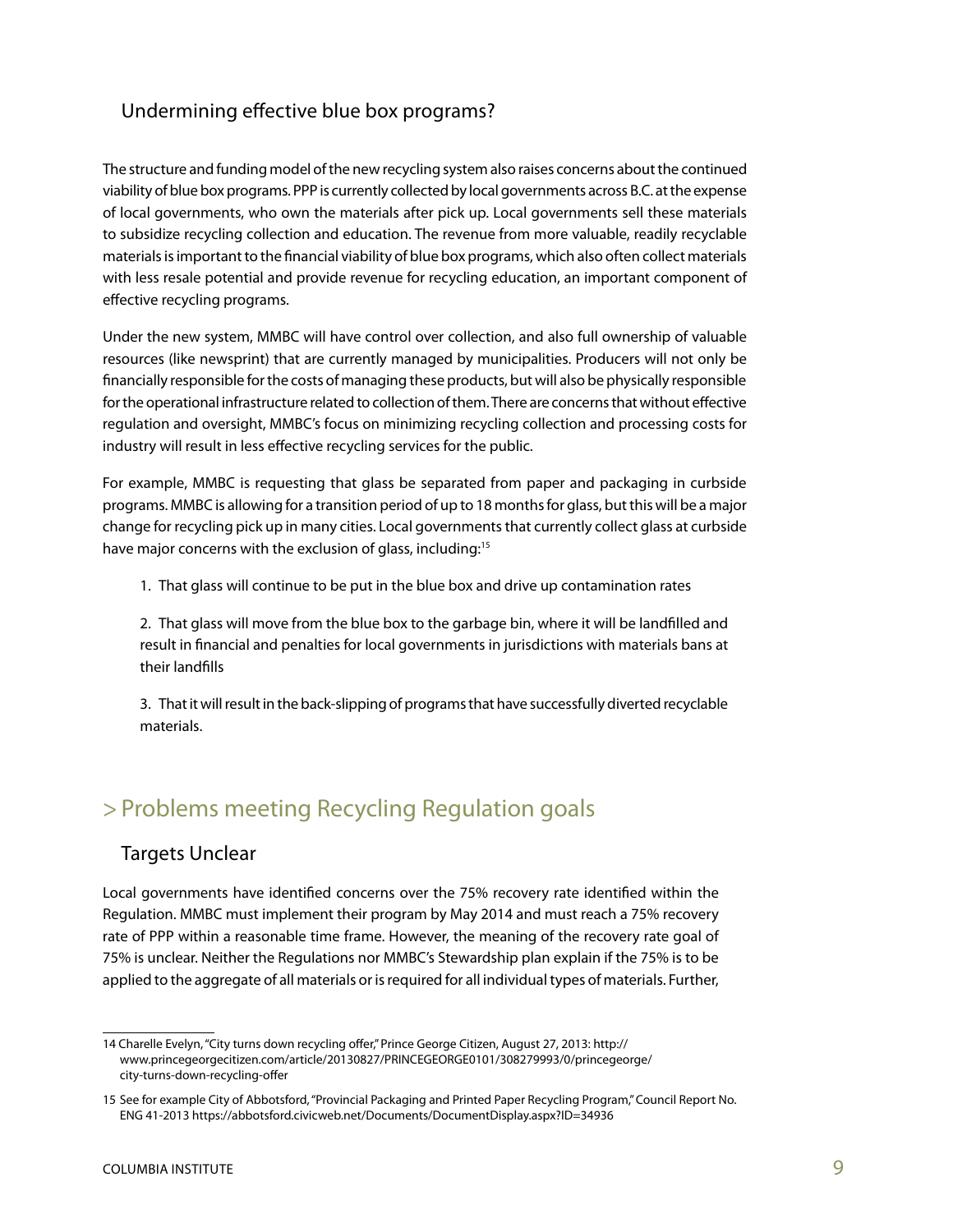if the 75% target applies to the aggregate, it is not known if this will be calculated by weight or by volume. $16$ 

A UBCM policy paper from 2012 suggests that recycling rates should "focus on specific material categories as opposed to overall packaging composite," and that it is important that regardless of rates, "the program should cover all areas that local governments are currently servicing."<sup>17</sup>

#### No guarantees of reduced packaging

Municipalities and other commentators have also raised concerns that the design of the program is not sufficient to realize intended goals of reducing product packaging. B.C.'s EPR model for products and packaging is not based on individual producer responsibility. Instead, the stewardship agency (MMBC) becomes the regulated party. This reduces the incentive for companies to use less packaging – one of the purported goals of EPR programs.

As one expert commentator has noted, "over the past five years, British Columbians have paid almost \$500-million in eco-fees on various products that do nothing to drive innovation, efficiencies or recycling. Without incorporating recycling costs directly into the price of products, stewards are neither motivated nor encouraged to find innovative ways to reduce both waste and costs."<sup>18</sup> BC local governments are aware of this danger, and have called for the Ministry to intervene in the negotiations and strengthen regulations to ensure that any stewardship program actually has the objective of reducing packaging.<sup>19</sup>

## Not enough focus on industrial, commercial and institutional (ICI) recycling

Several local governments have identified concerns over the product stewardship program's focus on residential collection rather than industrial, commercial and institutional (ICI) collection.<sup>20</sup> The ICI sector generates more printed paper and packaging than the residential sector and improving ICI diversion could have more impact on waste reduction in B.C. This is especially the case given that much of MMBC's initial focus is on transferring administrative control over existing residential services rather than expanding the actual scope and scale of recycling in B.C.

<sup>16</sup> UBCM policy paper #2, "Packaging and Printed Paper Product Stewardship", UBCM 2012 Convention, September 23, 2012, page 6

<sup>17</sup> Ibid.

<sup>18</sup> Rob Cook, "EPR: Ontario versus British Columbia; Ontario suddenly jumps ahead," Solid Waste and Recycling, June 2013: www.solidwastemag.com/news/epr-ontario-versus-british-columbia/1002482762/

<sup>19</sup> UBCM policy paper #2, "Packaging and Printed Paper Product Stewardship", UBCM 2012 Convention, September 23, 2012, page 4

<sup>20</sup> Supra note 15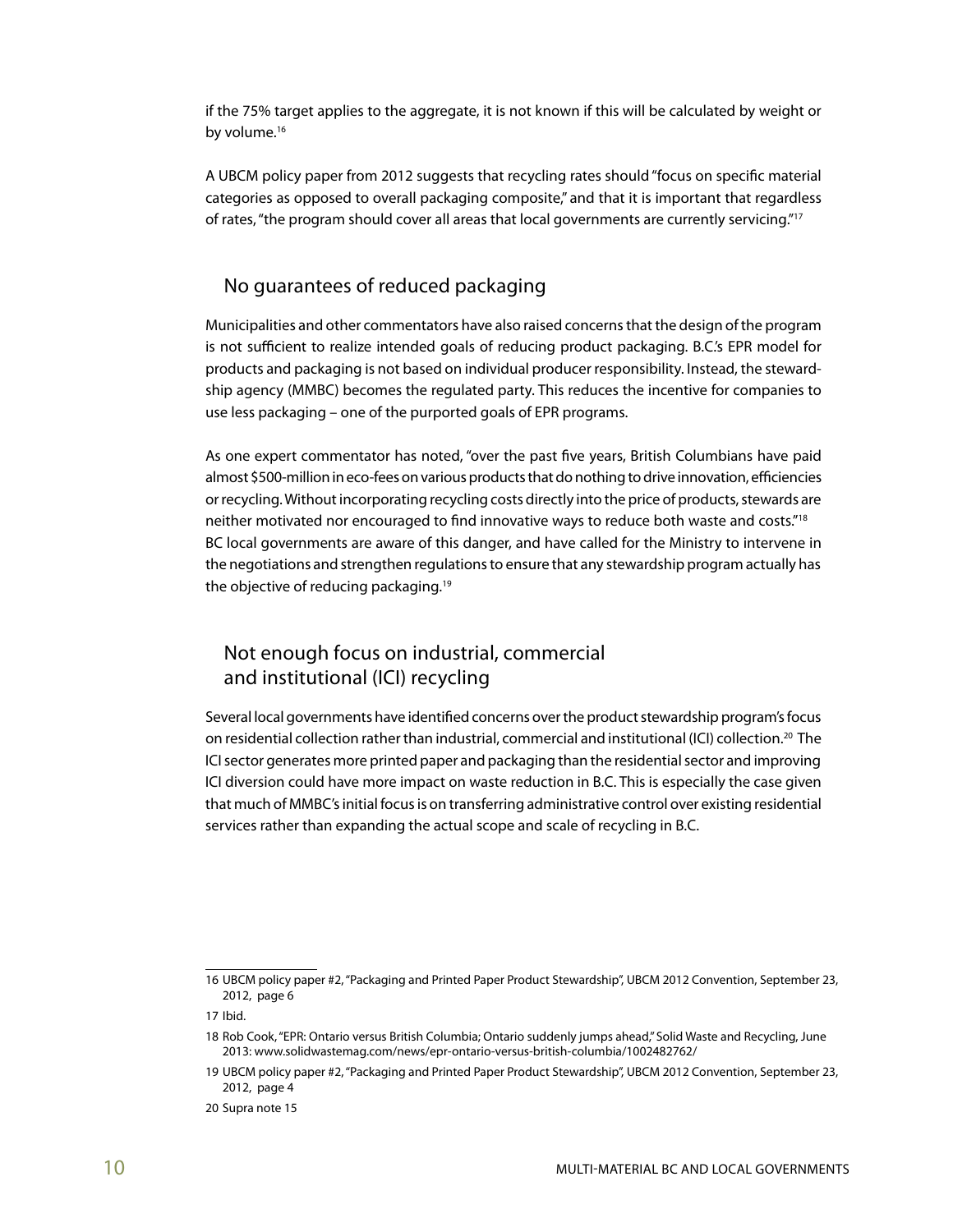# Conclusion

Local governments have led the way on recycling in BC, and most support the principles of expanded recycling, zero waste, reduced packaging and producers bearing responsibility for the full life-cycle of their products. However, many are clearly concerned about the structure and implementation of B.C.'s new recycling system, and whether it will effectively move towards these goals and respect the experience and investments of municipalities and offer them a fair deal.

Limited consultation, coupled with a problematic pricing structure and seemingly one-sided terms and conditions, has left many local governments concerned about their ability to participate in the new system and maintain historic levels of service, much less expand and improve recycling. Municipalities and other observers have also pointed to a lack of clarity about targets and how they will be met, along with concerns that MMBC is out of sync with the Recycling Regulation's stated objectives of applying economic pressure on the producers to encourage better recovery rates and lower volumes of printed paper and packaging. These concerns have been compounded by the short time frame municipalities have been given to evaluate and accept or reject MMBC's offers.

A number of municipalities and municipal bodies are calling on the Province to intervene, and institute a process that is collaborative with local governments.<sup>21</sup> The result could be more effective recycling services for B.C. residents, without imposing new costs and risks for municipalities.

<sup>21</sup> Richard Stewart, Mayor of Coquitlam, BC, Letter to Minister Mary Polak, BC Minister of Environment, re: RE: Multi-Material BC Packaging and Printed Paper Stewardship Plan, August 1, 2013; District of Mission, Highlights of the Regular Council Meeting, August 6, 2013: http://www.mission.ca/wp-content/uploads/Highlights-2013-08-06.pdf; Vincent Lalonde, Letter from Vincent Lalonde, Chair of the Metro Vancouver Regional Engineers Advisory Committee (REAC), to Mr. David Lawes, Director of the Environmental Standards Branch, Ministry of Environment , July 20, 2013